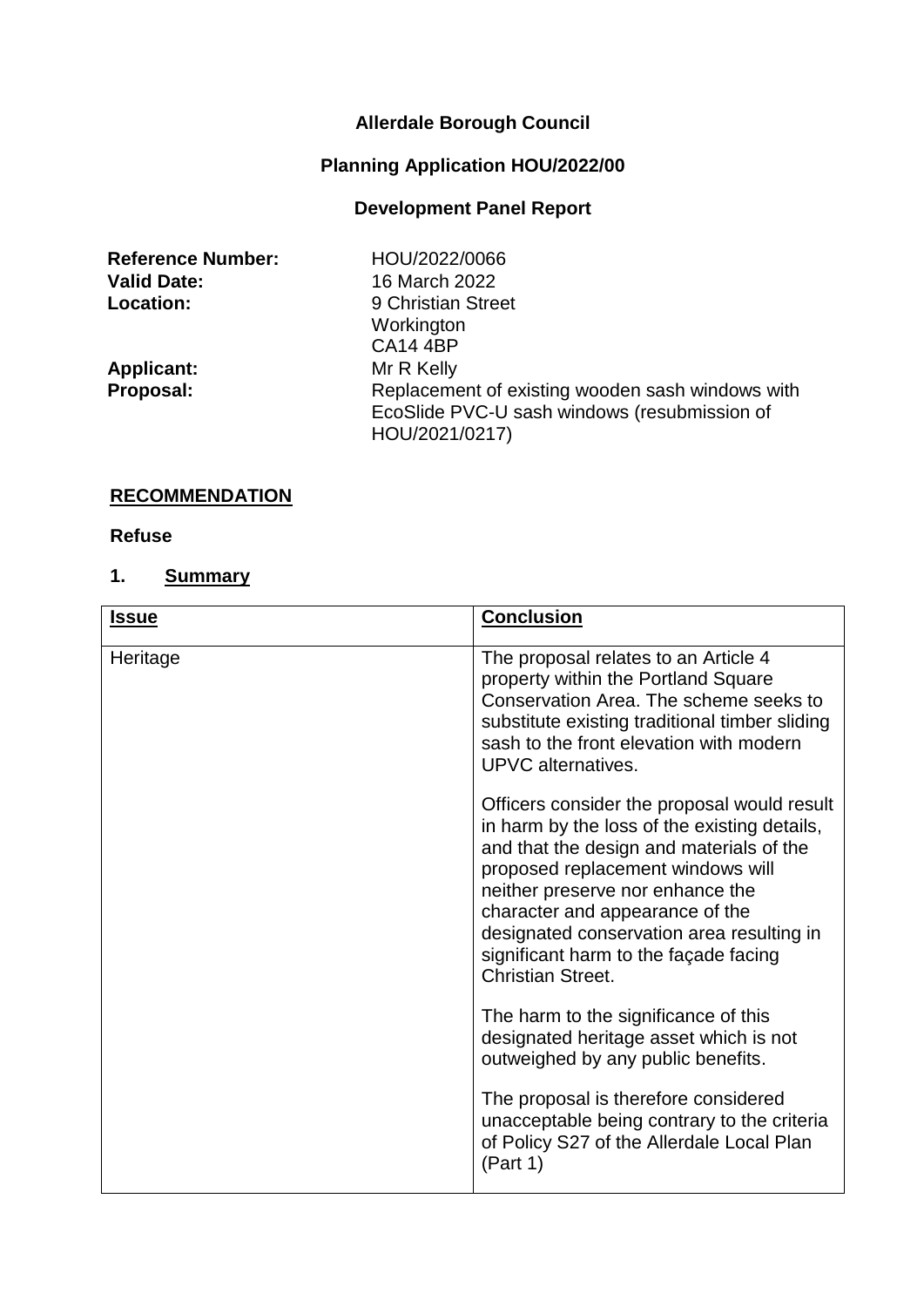## **2. Introduction**

2.1. This application had been referred to the Development Panel by Councillor Heaslip.

### **3. Proposal**

- 3.1. The applicant seeks to replace the existing timber windows upon on the front elevations of the dwelling. This comprises of replacing 3 single glazed, timber, sliding wooden sash windows with white, double glazed, ECOSlide PVC-U multipane sliding sash windows. The windows in question relate to: 3 windows to the principal elevation, 2 windows to the first floor and 1 window to the ground floor.
- 3.2. The plans for consideration are:-
	- Application Form
	- Photograph of Front Elevation
	- Window Brochure
	- Site Location Plan
	- Appendix  $C -$  Windows

The particulars can be viewed at;-

- [https://allerdalebc.force.com/pr/s/planning](https://allerdalebc.force.com/pr/s/planning-application/a3X3X00000B9EsqUAF/hou20220066?tabset-e3f5c=2)[application/a3X3X00000B9EsqUAF/hou20220066?tabset-e3f5c=2](https://allerdalebc.force.com/pr/s/planning-application/a3X3X00000B9EsqUAF/hou20220066?tabset-e3f5c=2)
- 3.3. No further information has been provided to support the about suitability for repair, or use of secondary glazing.

## **4. Site description**

- 4.1. The applicant's property is located within Workington Conservation Area and is protected by an Article 4 Direction. The existing windows are of a multi-pane design and their glazing bars are fine and delicate in section. Officers considered their design and materials contribute to the overall traditional character of the applicant's property, compliment the traditional materials of the existing windows, and preserve the historic character of the Conservation Area.
- 4.2. The wider architectural and historic character upon the Christian Street, in relation to the Georgian terraced dwellings; has been preserved and retains the character of the Conservation Area. The adjoining property, No 11 Christian Street is a Grade II listed building and has replica windows to the host dwelling in terms of design and materials of the proportions of the frames. Although 11 Christian Street is set back from the host property, it is seen in context of the listed building and compliments its setting. The historic value and significance of this part of the Conservation Area relates to its land use as a residential part of the town with its mix of small and larger Georgian properties and is also viewed in context of the listed building The Green Dragon on Portland Square which, in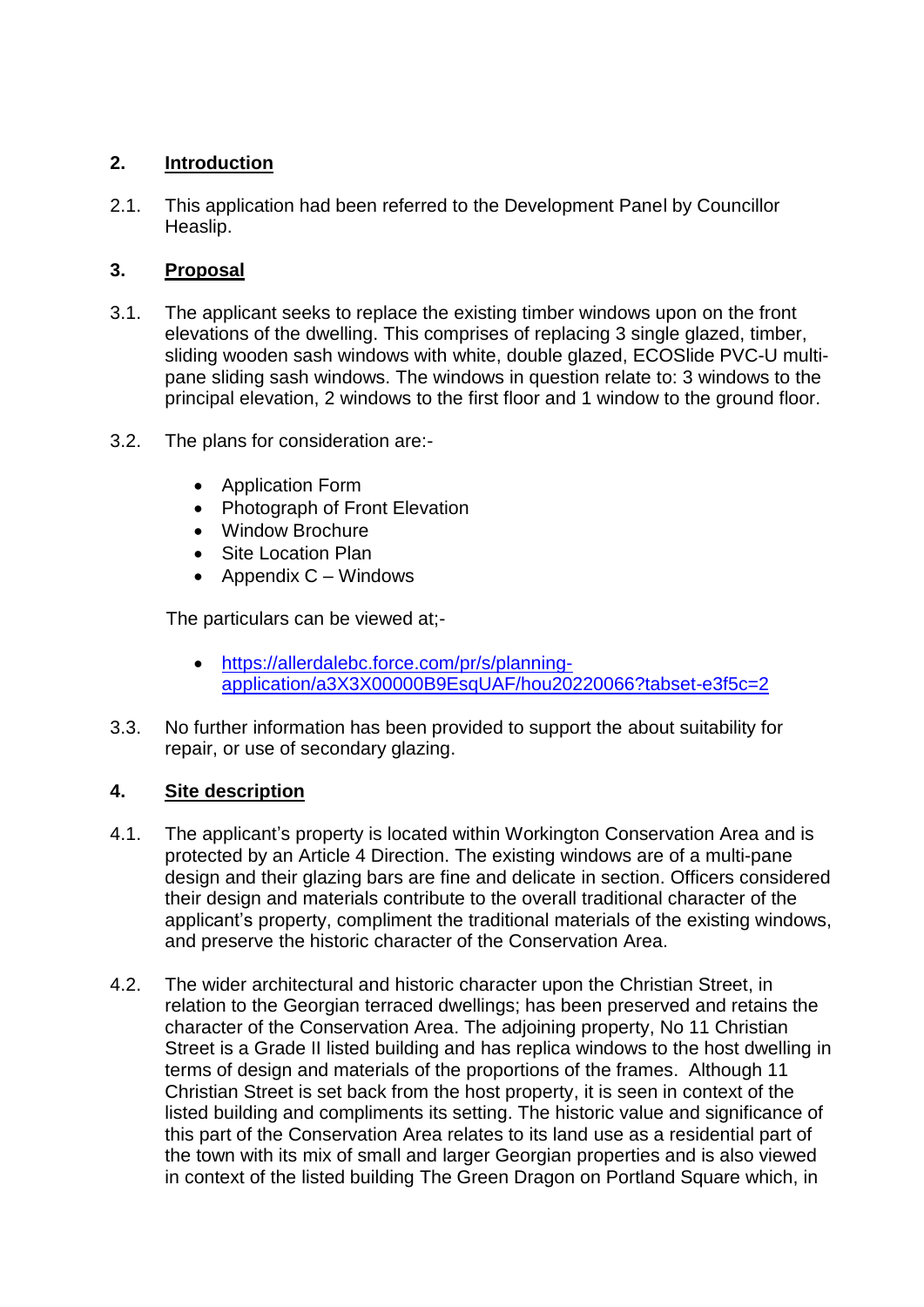part, when looking down Christian Street, retains the multi-pane timber sliding sash windows, with a small section being two pane timber sliding sash.

4.3. The dwellings within the locality form a relatively unaltered terrace, the existing traditional windows within these dwellings play an integral part of the period character of the dwellings and make a positive contribution to the Conservation Area. Although some of the windows on the street have been replaced with single glazed, 2 pane timber sliding sash windows, given these are likely to predate the introduction of the conservation area and with the materials being timber with slimline frames, they are not considered to detract from the overall appearance of the properties or conservation area. A small number of composite doors have been approved within the area, including the host property; however, no UPVC windows are present to the front elevations on the historic properties located on Christian Street.

## **5. Relevant Planning History**

- 5.1. The following history is relevant to the proposal
	- 2/2006/0819 8 Christian Street Replacement of two front windows with UPVC sliding sash – This application was refused by virtue of design and materials and it was considered the proposal would neither preserve nor enhance the Conservation Area – Application Refused. Appeal Dismissed
	- 2/2012/0292 1 Lorne Villas Remove existing French doors and replace with pvcu sliding sash window. Remove and replace dining room timber window with pvcu sliding sash window. Removal of existing timber door and replace with composite door. – Refused. Appeal dismissed. This application was refused by virtue of design and materials and it was considered the proposal would neither preserve nor enhance the Conservation Area.
	- 2/2013/0056 35 Park End Road replace existing timber framed windows with UPVC sliding sash– Refused. It was considered that the proposed windows would neither preserve nor enhance the character or appearance of this particularly high quality part of the Portland square Conservation Area.
	- HOU/2017/0249 3 King Street to replace the current windows for composite sash windows and a composite front door. Window sizes 900 x 1600- Refused. Appeal dismissed.
	- 2/2004/0131 21 Elizabeth Street (with side elevation fronting onto Carlton Road) - Replacement windows to side of dwelling with upvc slide and sash Refused. This application was refused as it was considered that the loss of traditional features in the form of existing timber sliding sash windows within a prominent gable to the detriment of the character of the conservation area.
	- HOU/2022/0022 13 Carlton Road Replace existing windows with double glazed EcoSlide PVC-U (resubmission of HOU/2021/0057) – Refused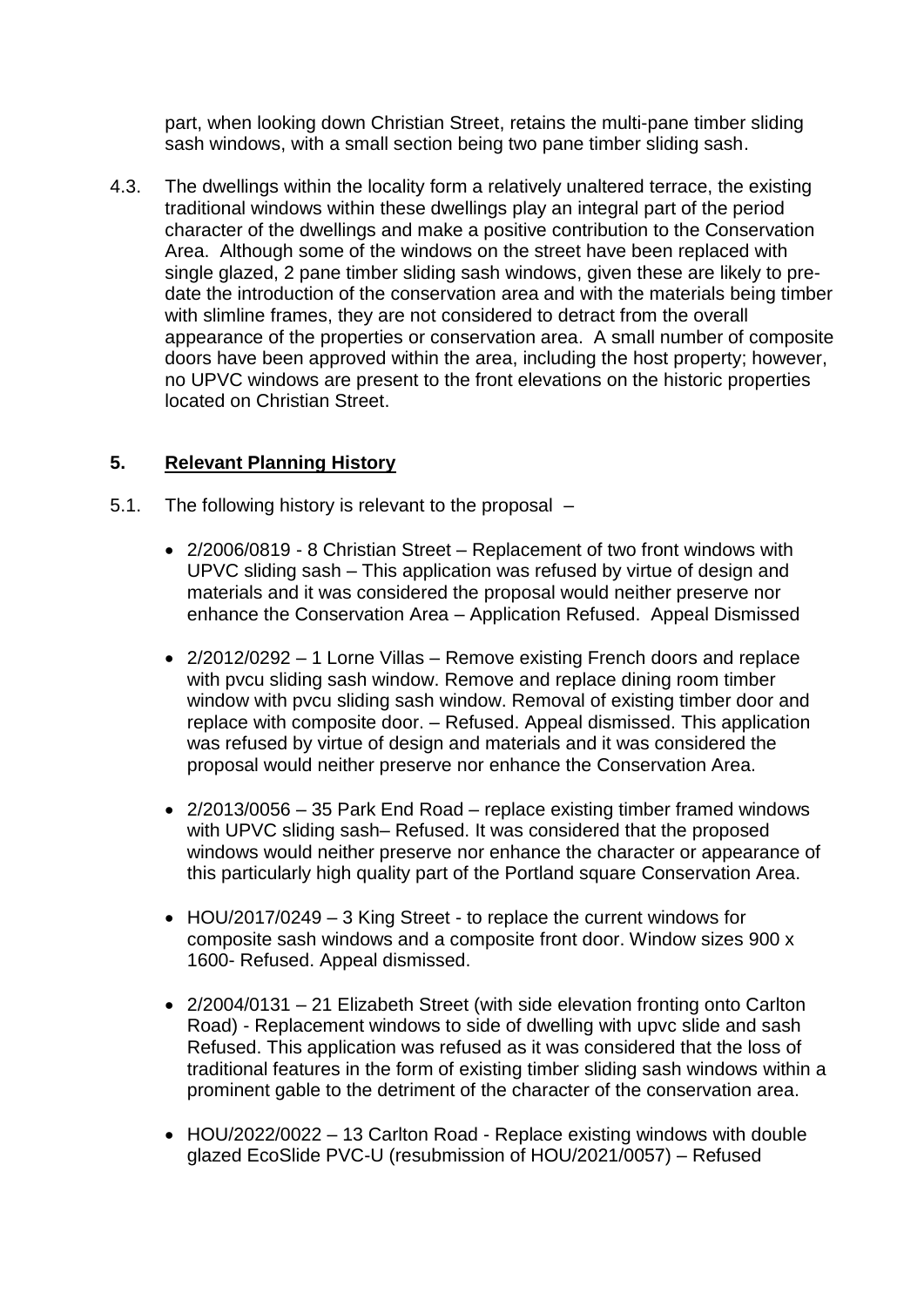## **6. Representations**

#### **Workington Town Council**

6.1. No response to date.

#### **Other representations**

6.2. As a result of consultation process, one letter of support was received.

## **7. Environmental Impact Assessment**

7.1. Under the Town and Country Planning (Environmental Impact Assessment) Regulations 2017 the development falls within neither Schedule 1 nor 2 and, as such, is not EIA development.

#### **8. Duties**

8.1. For Listed Buildings:

Section 66(1) of the Listed Buildings Act 1990 states that, in considering whether to grant planning permission for development which affects a listed building or its setting, the local planning authority shall have special regard to the desirability of preserving the building or its setting or any features of special architectural or historic interest which it possesses.

8.2. For conservation areas:

Section 72(1) of the Listed Buildings Act 1990 states that, with respect to any buildings or other land in a conservation area, special attention shall be paid to the desirability of preserving or enhancing the character or appearance of that area.

#### **9. Development Plan Policies**

## **Allerdale Local Plan (Part 1) 2014**

9.1. The following policies are considered to be relevant:-

Policy DM15 - Extensions and alterations to existing buildings and properties Policy S2 Sustainable Development Policy S3 Spatial Strategy and Growth Policy S4 Design Principles Policy S27 Heritage Assets Policy S32 Safeguarding Amenity

These policies can be viewed at: [https://www.allerdale.gov.uk/en/planning-building-control/planning-policy/local](https://www.allerdale.gov.uk/en/planning-building-control/planning-policy/local-plan-part-1/)[plan-part-1/](https://www.allerdale.gov.uk/en/planning-building-control/planning-policy/local-plan-part-1/)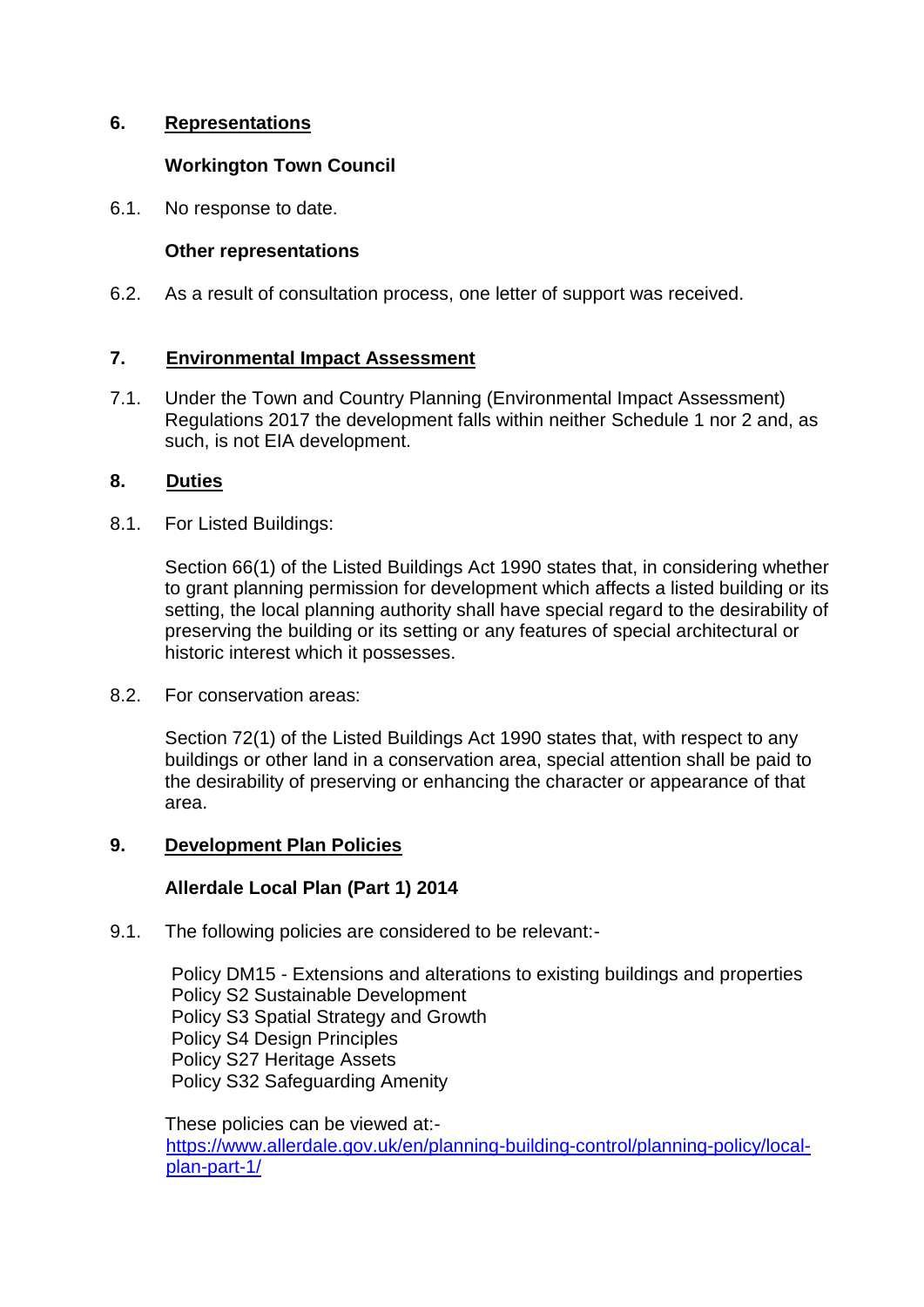### **10. Other material considerations**

National Planning Policy Framework (NPPF) (2021)

Council Strategy 2020-2030

### **11. Policy weighting**

- 11.1. Section 38(6) of the Planning and Compulsory Purchase Act 2004 requires that, if regard is to be had to the development plan for the purpose of any determination to be made under the Planning Acts, the determination must be made in accordance with the plan unless material considerations indicate otherwise. This means that the Allerdale Local Plan Parts 1 and 2 have primacy.
- 11.2. However, paragraph 218 of the National Planning Policy Framework (NPPF) 2021 advises that policies in that Framework are material consideration which should be taken into account in dealing with the applications from the day of its publication. In this context it is noted that paragraph 219 of the NPPF 2021 advises that due weight should be given to development plan policies according to their degree of consistency with the NPPF (the closer the policies in the plan to the policies in the Framework, the greater the weight that may be given).
- 11.3. The policies relevant to the determination of this application are considered to be consistent with the NPPF and as such, the policies are given full weight.

## **12. Assessment:**

12.1. The site under its Article 4 direction within the designated Conservation Area is sensitive from a heritage perspective (especially from public viewpoints along the road frontage). Therefore, the significance of the property and its surroundings including its contribution to the Conservation Area requires evaluation. Each application should be assessed on its individual planning merits.

#### **Significance**

- 12.2. Christian Street adjoins a busy thoroughfare; the A66 Ramsey Brow. The site in question compromises of a 2 storey terraced property. The properties on Christian Street have the principal elevation facing directly on to the highway, with the adjacent listed building being set back with a small front curtilage. A modern block of flats is located at the end of Christian Street near Ramsey Brow which has modern UVPC windows, this is a modern building where the windows do not detract from the historic character of the building.
- 12.3. The properties on Christian Street have predominately retained their historic character within the Conservation Area and have relatively unspoiled front façades.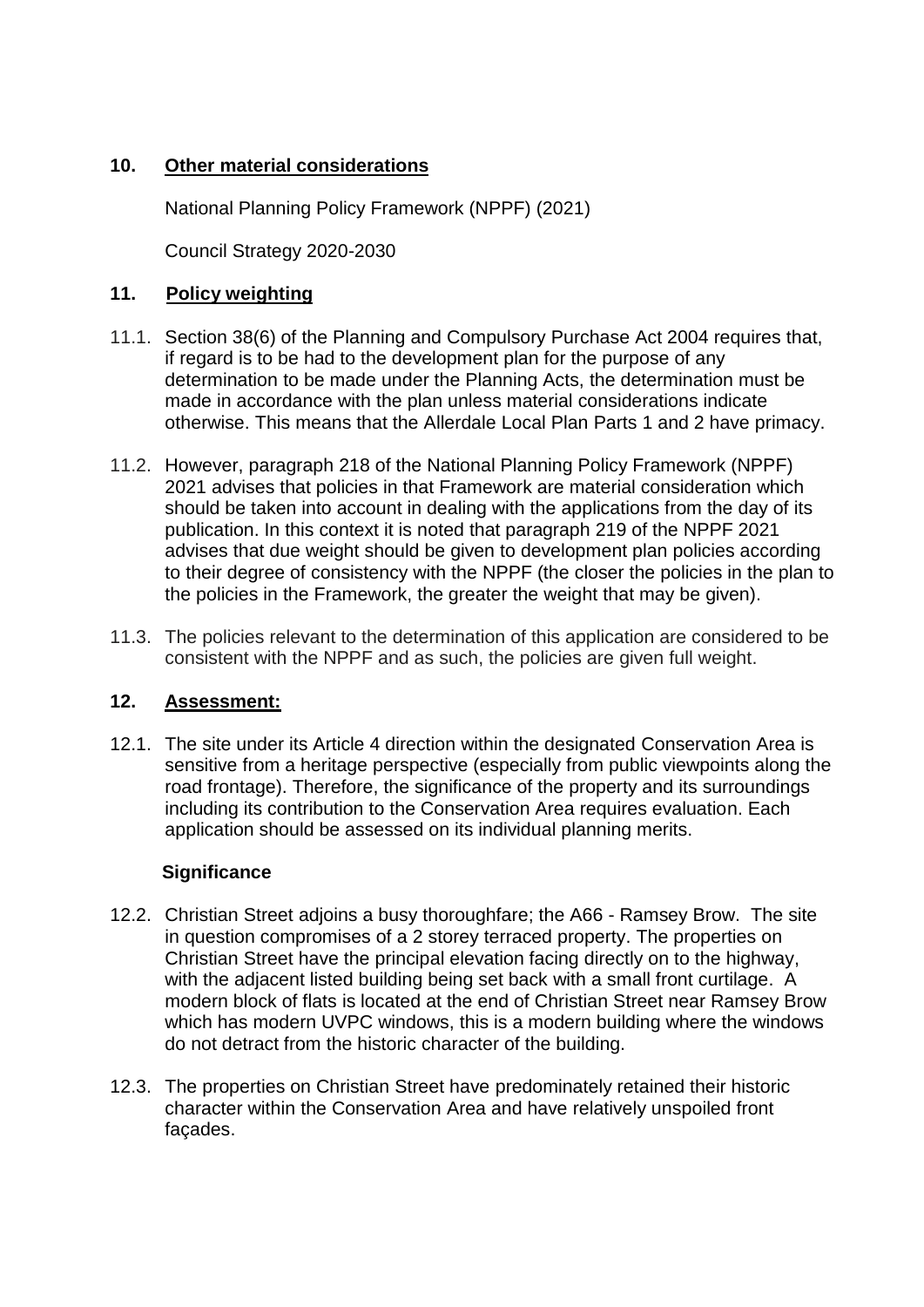12.4. The host dwelling is attached to 11 Christian Street which is a grade II listed building, the windows within this property are single glazed, timber multi-pane windows with fine glazing bar details; the two dwellings can be read in the same visual zone. Although the listed property has a more ornate surround than the host dwelling the windows being of the same materials and appearance to the host dwelling add to the setting of the listed building.

#### **Impact on and Harm to Heritage Assets**

*12.5.* Policy S27 is the principal policy for the consideration of the proposal given the sensitivity of the site –

*12.6.*

 'The historic environment including all heritage assets and their settings will be conserved and enhanced in a manner appropriate to their intrinsic historic value and significance, their importance to local character, distinctiveness and sense of place, and to other social, cultural economic or environmental benefits/values.

The Council will work with partners to seek the conservation and enhancement of all designated or non-designated heritage assets within the Plan Area. In determining applications that could affect the significance (including character, appearance, historic value, value to people and setting) of a heritage asset and/or archaeological asset, the following factors will be taken into account:

- The level of significance of the heritage asset(s).
- The impact of the proposal on the significance (including setting) of the heritage asset(s)
- How the significance and/or setting of the asset could be better revealed.
- Opportunities for mitigating climate change without damaging significance.

Only proposals which do not harm any positive qualities of the heritage asset(s) will be approved, unless there is a clear and convincing public benefit to the proposal that will outweigh the harm caused to the asset(s). If the public benefit of a proposal outweighs and justifies the loss of a heritage asset, it must be fully recorded in accordance with agreed criteria which will be proportionate to the value and significance of the heritage asset.'

- 12.7. The design and materials of existing windows represent an important integral feature of the building. It is for members to therefore judge whether or not the merits of the proposed replacement windows would preserve or enhance the character of the Conservation Area. These aspects can be divided into two categories:
- 12.8. (i) Materials timber represents the traditional material used on fenestration details on properties within the Conservation Area. Whilst there are other approved UPVC windows elsewhere in the Conservation Area, each site has to be assessed on its individual merits looking at the context of both the individual property itself and those in its immediate locality i.e. how strong is the heritage value in its immediate vicinity. Officers consider the setting of the applicant's property is primarily within the context of the Georgian properties which form the majority of Christian Street and also leading onto Portland Square which is visible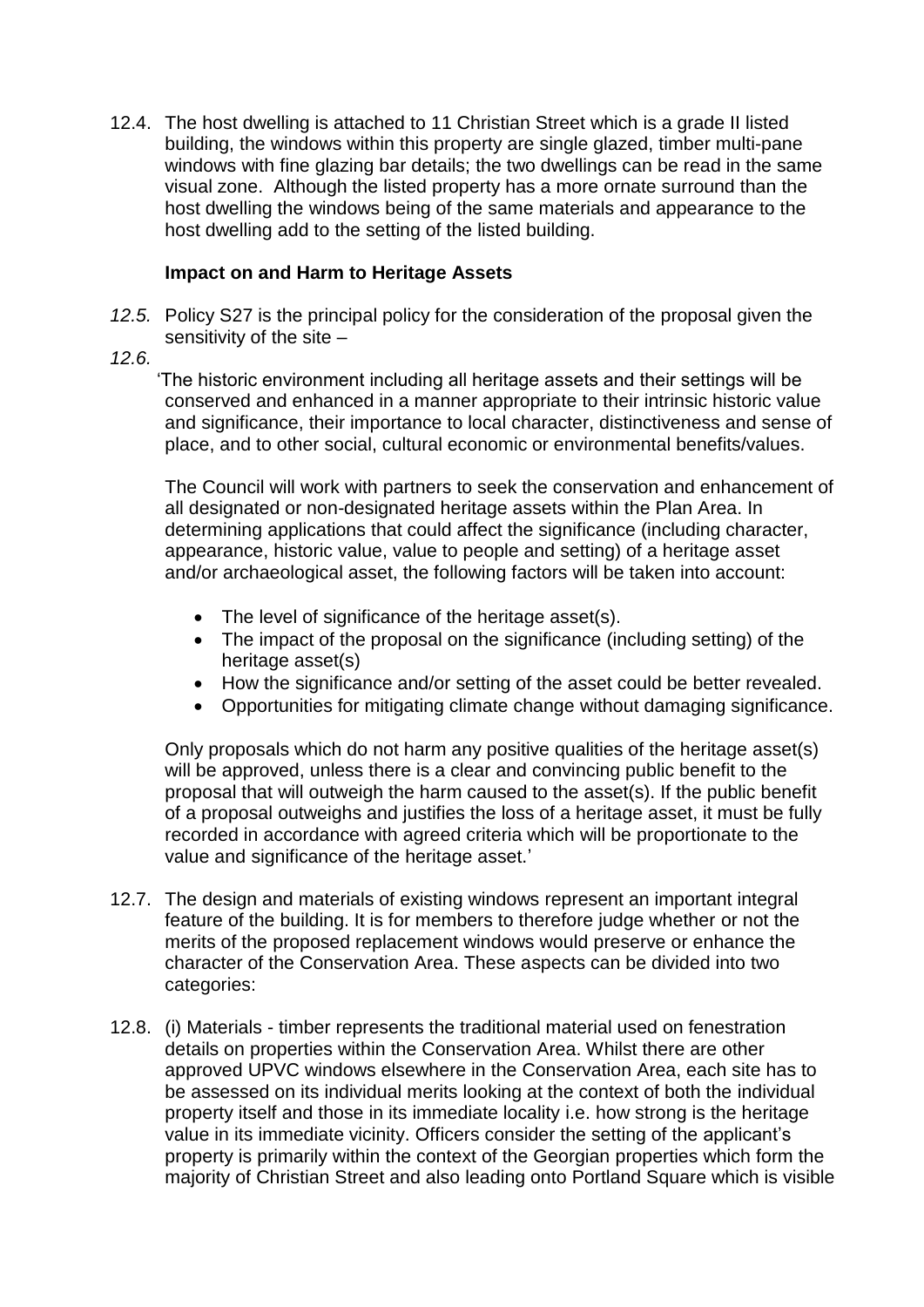within the streetscene. The proposal would therefore introduce a modern material onto a predominantly intact set of frontages to these traditional properties.

- 12.9. Officers consider the proposed UPVC materials would contrast with the white painted timber frames. The existing timber windows upon the host dwelling have timber frames and glazing bars which are fine in section and replicates the design of the adjoining residential property, these two dwellings can be read as a group. The dwelling also relates to the commercial property 12 Christian Street on the opposite side of the road, which is also a listed building. This property has also retained slim timber multi-pane windows to the ground and first floor. Officers therefore consider the proposed adoption of modern materials at this location would erode the character of the street scene and its significance.
- 12.10.By their very nature upvc double glazed units are likely to have a more chunky appearance than single glazed timber units. Officers are of the opinion that it is hard to achieve the fine glazing bars to replicate the existing proportions particularly when multi-pane windows are involved.
- 12.11.(ii) Means of opening Whilst officer welcome the applicants pursuit of a sliding sash window type it is observed that these are dual opening (partially for cleaning purposes). The opening mechanism of the proposed windows (tilt and easy clean), and their potential projection beyond the fade of the frontage and gable would appear out of character upon the street scene i.e the existing sliding sash windows retain a flush fitting fenestration to the façade which does not project. This would have an adverse impact upon the appearance of the applicants dwelling itself, the façade and setting of the adjoining neighbouring terraced dwellings plus other nearby properties in the wider Conservation Area, with a prevailing dominance of existing sliding sash window types. Given that the conservation area extends over a wide area the harm is probably less than substantial but still significant.
- 12.12. It was noted that other dwellings within the immediate locality were refused Planning Permission to replace existing timber framed windows to UPVC sliding sash to the front elevations –
	- 8 Christian Street 2/2006/0819 Replacement of two front windows with UPVC sliding sash – This application was refused by virtue of design and materials and it was considered the proposal would neither preserve nor enhance the Conservation Area. The application was appealed and in dismissing the appeal, the planning inspector acknowledged the window changes within the area which may have predated the listing of the conservation area and notes that many original windows still survive. The inspector goes on to indicate that the proposal would involve further erosion of the prevailing character and appearance of the Portland Square Conservation Area, which would, therefore, be harmed, would be contrary to national and local plan policy.

The inspector also commented on the costs, ease of maintenance and improvements in efficiency would not justify the resultant harm to the character and appearance of the area.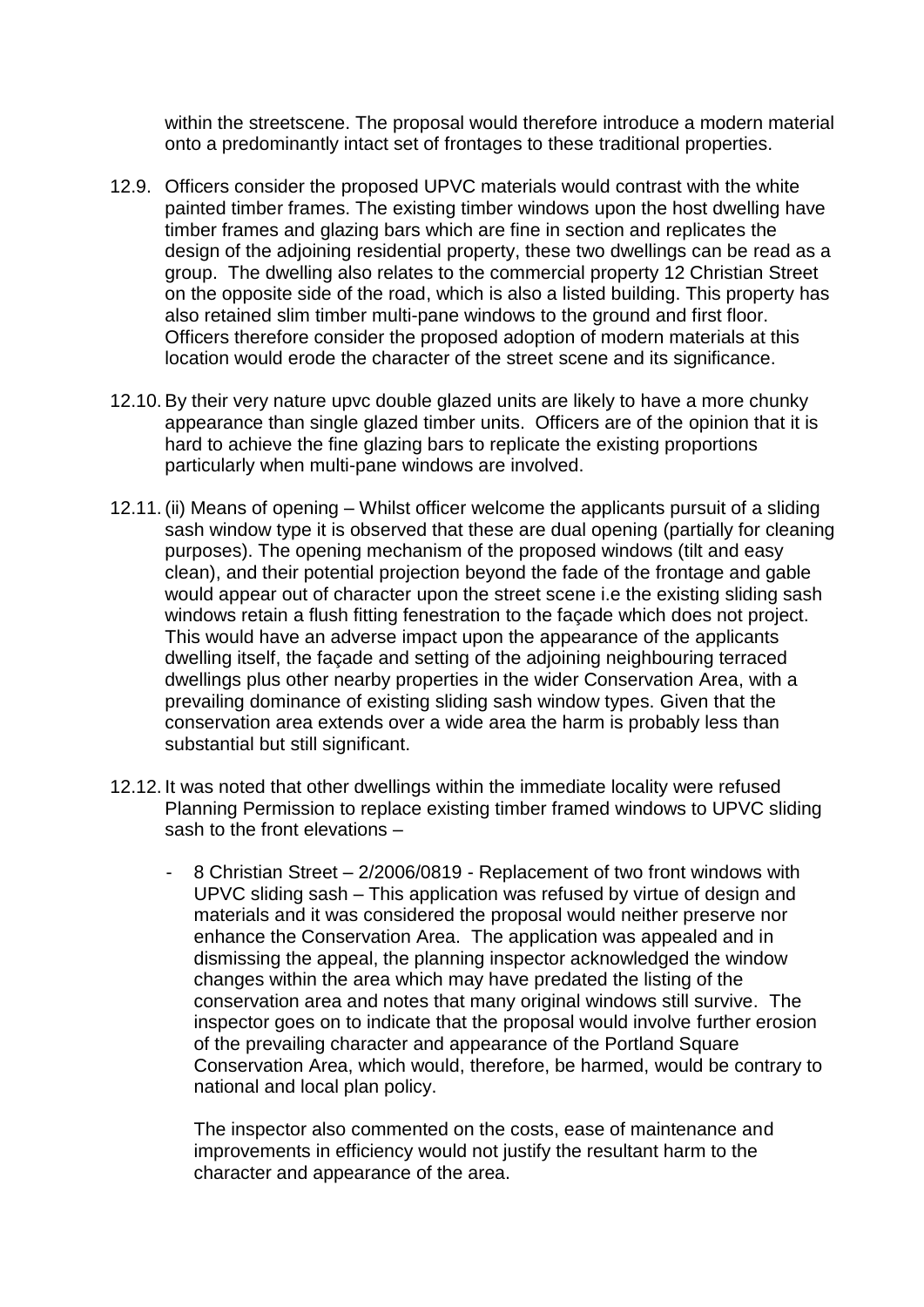- 35 Park End Road 2/2013/0056 Replace existing timber framed windows with upvc sliding sash windows – Refused. The application was refused as it was considered the proposal would not preserve or enhance the character of the Conservation Area and *'approving the application would set a precedent which could lead to the loss of all traditional wooden windows in non-listed buildings within the Conservation Area'.*
- 1 Lorne Villas 2/2012/0292 Remove existing French doors and replace with pvcu sliding sash window. Remove and replace dining room timber window with pvcu sliding sash window. Removal of existing timber door and replace with composite door – Refused. The inspector dismissed the appeal (APPG0908/D/12/2181127) at No. 1 Lorne Villas against the refusal of upvc windows to the front and side elevation of a property at Lorne Villas. It was stated that it is likely that upvc windows will '*appear rather crude in comparison to the detailing of the remaining timber sliding sashes'* and additionally 'the grained composite surface would jar with the painted finish of the adjacent door and windows'. The appeal furthermore stated that the front and side elevations are '*substantially unspoilt and are an attractive element in the street scene. It an element that needs to be protected and managed sensitively'.*
- 3 King Street HOU/2017/0249 to replace the current windows for composite sash windows and a composite front door. Window sizes 900 x 1600. – Refused. The inspector dismissed the appeal (APP/G0908/D/18/3198453) at 3 King Street, it was stated by the inspectorate *'the majority of the properties in this area are historic buildings which have largely retained their original windows, often timber sliding sash, and have a strong sense of character which contributes positively to the character and appearance of the Conservation Area'.* The inspectorate also noted *'The use of woodgrain effect UPVC would not disguise the nature of the material which is smooth, shiny and modern. Therefore the proposed windows would adversely affect the traditional integrity of the appeal building and consequently would not preserve or enhance the character or appearance of the Conservation Area.'* and additionally highlighted *'The slow degradation of the special architectural and historic qualities of the area by uncontrolled and ad hoc UPVC windows does not justify granting planning permission in the context of the special attention that must be paid to the desirability of preserving or enhancing the character or appearance of the area as a whole. Moreover, to do so on appeal against this background would send out the wrong message. By quoting the circumstances of such a decision, even though each case should in the first place be considered on its individual merits, would probably mean that the Council would find its efforts to resist other applications for UPVC windows in the area undermined and the incremental effect could cause significant harm to the historic character of the area '.*

The Inspectorate also addressed the cost implications between UPVC/timber *- 'In this case reference has been made to the previous windows being beyond repair and the cost of timber replacements being in the order of*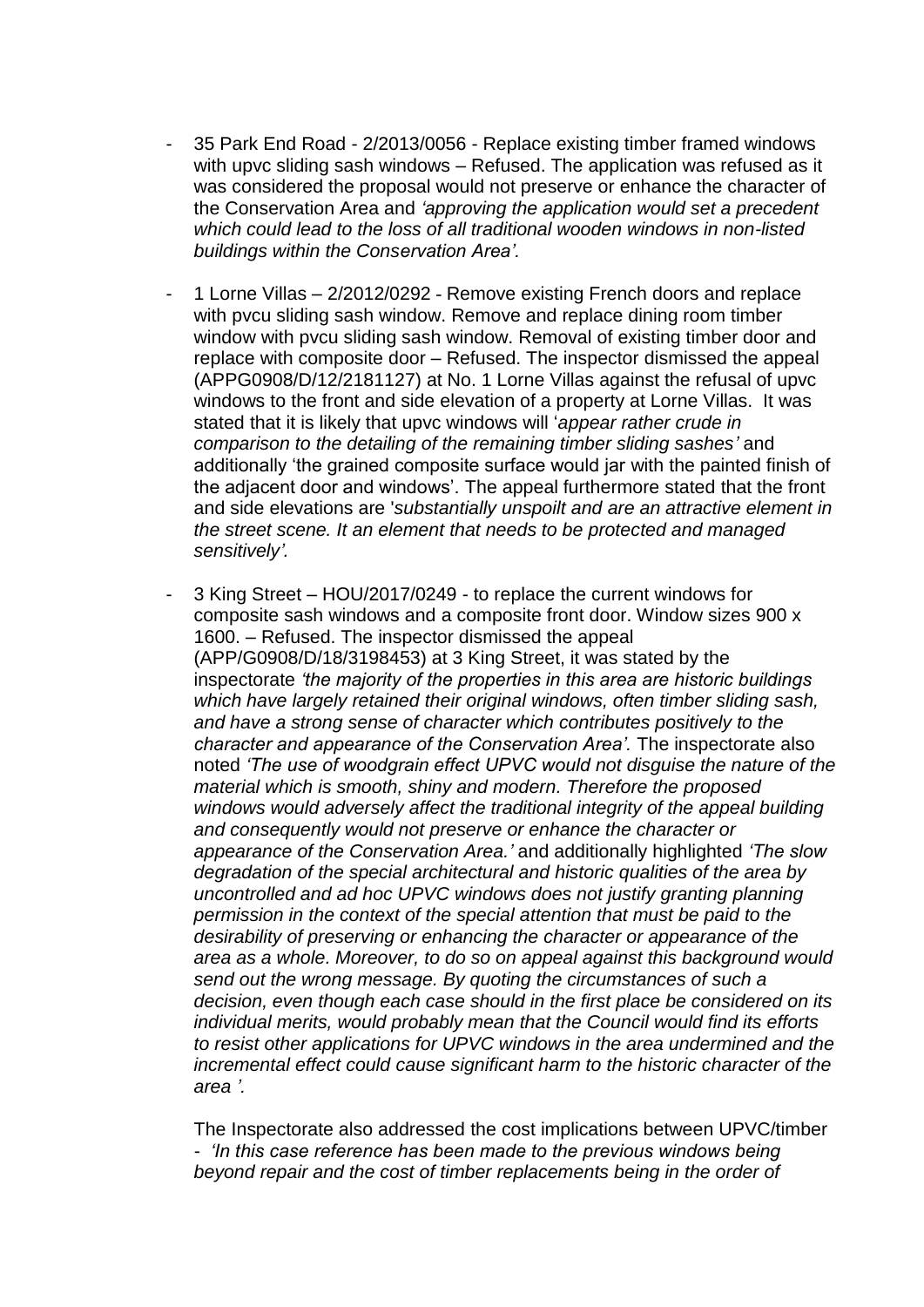*£7700 - the appellant not having the funds to cover this. However, there is no evidence to show that repairs were not possible and uneconomical. The cost issue therefore has limited weight. Consequently the public benefits would not outweigh the great weight that should be given to the designated heritage asset's conservation'* and additionally noted the applicants concerns in relation to unauthorised UPVC windows within the are Conservation Area – *' The appellant has expressed concern about how the Council has not dealt with the issue of other UPVC windows in the Conservation Area. Nevertheless, these concerns are separate from the planning merits of the proposed development and they have little bearing on the outcome of this appeal'.*

- 4 Portland Street – 2/2016/0517 - replacement of 6 wooden windows with UPVC sliding sash and replacement door with composite door- Refused. The inspectorate dismissed the appeal, it was stated '*I acknowledge that the existing windows and door are falling into disrepair, and I note the appellant's position that, should be appeal be dismissed, they would leave the existing windows and door in place for reasons of cost effectiveness. However, these circumstances would not justify their replacement in unsympathetic materials'.* Additionally, comments stated that *'the appellant contends that the new windows would offer greater security, energy efficiency and future adaptability than the existing ones. However, they have offered no substantive evidence to demonstrate that this would be the case. I have had regard to a letter of support for the proposal, but this has not led me to a different conclusion'*.

#### **Residential Amenity**

12.13. The window openings will remain as existing and will not impact upon residential amenity by overlooking, over and beyond the existing arrangement. The proposal does not therefore conflict with policy S32 of the Allerdale Local Plan (Part 1)

#### **Highway Safety**

12.14. Given the nature of the development, there are no highway safety concerns.

#### **Public Benefits**

12.15. Officers have addressed the information supplied by the applicant; however, officers do not support the proposal as submitted by virtue of the proposed materials (predominately concerns with the use of UPVC to the frontage) and the means of opening, opening inwards to self-clean the proposed windows. There are no public benefits arising from the proposal to outweigh the harm to the Conservation Area.

#### **Balance and Conclusions**

13.0 The proposal will neither preserve nor enhance the character and appearance of the designated Conservation Area as a result of the harm from the proposed changes to the façade facing Carlton Road. There will be consequent harm to the significance of this designated heritage asset which is not outweighed by any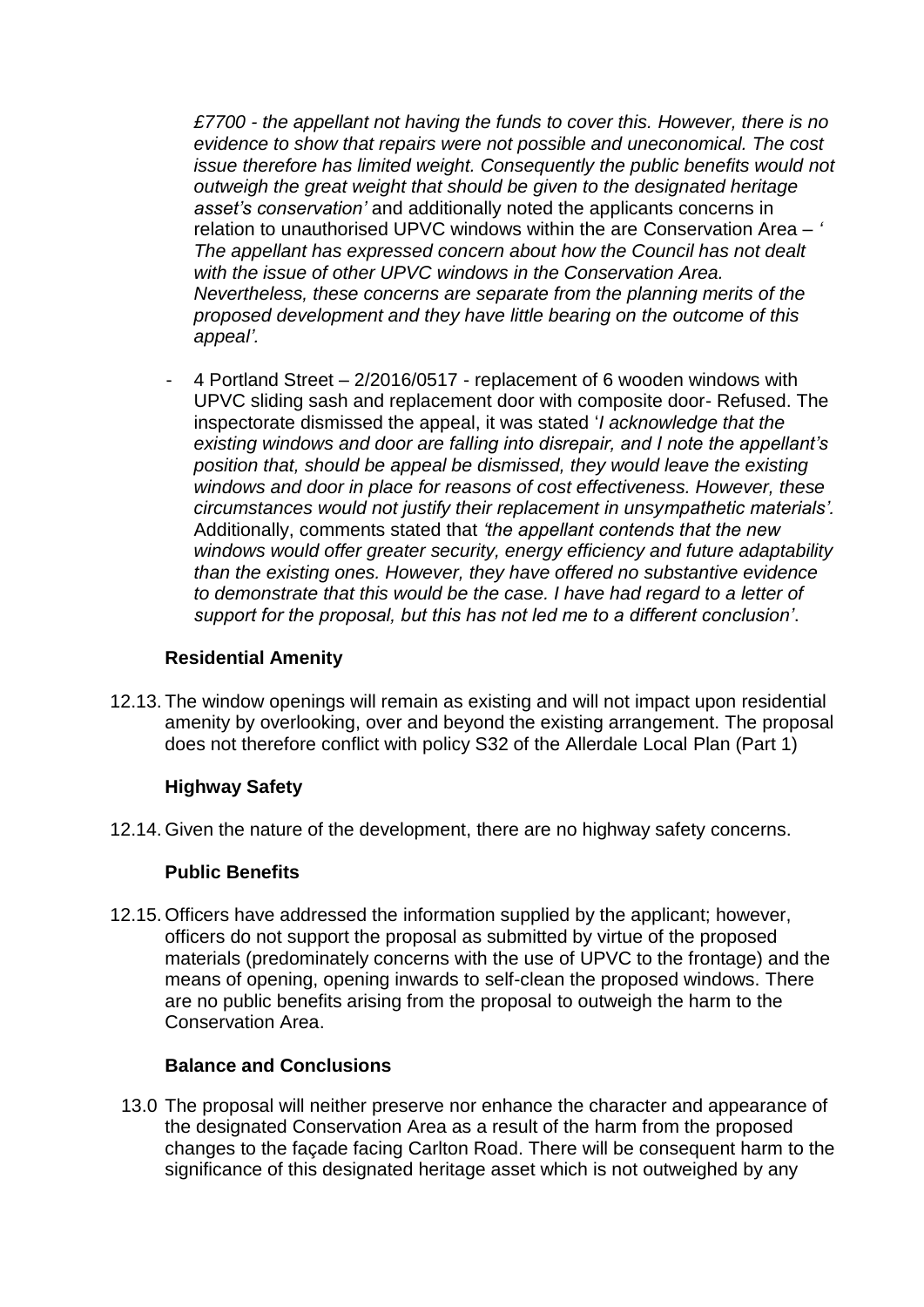public benefits. The proposal would be contrary to policies S2, DM15 and S27 of the adopted Allerdale Local Plan Part 1 (2014) and the provisions of the National Planning Policy Framework 2018. In addition, if the proposal were to be approved, it would set an undesirable precedent for similar proposals within the Conservation Area.

## **Local Financial Considerations**

Having regard to S70 (2) of the Town and Country Planning Act the proposal will have no local financial consideration.

#### **RECOMMENDATION**

**REFUSE.**